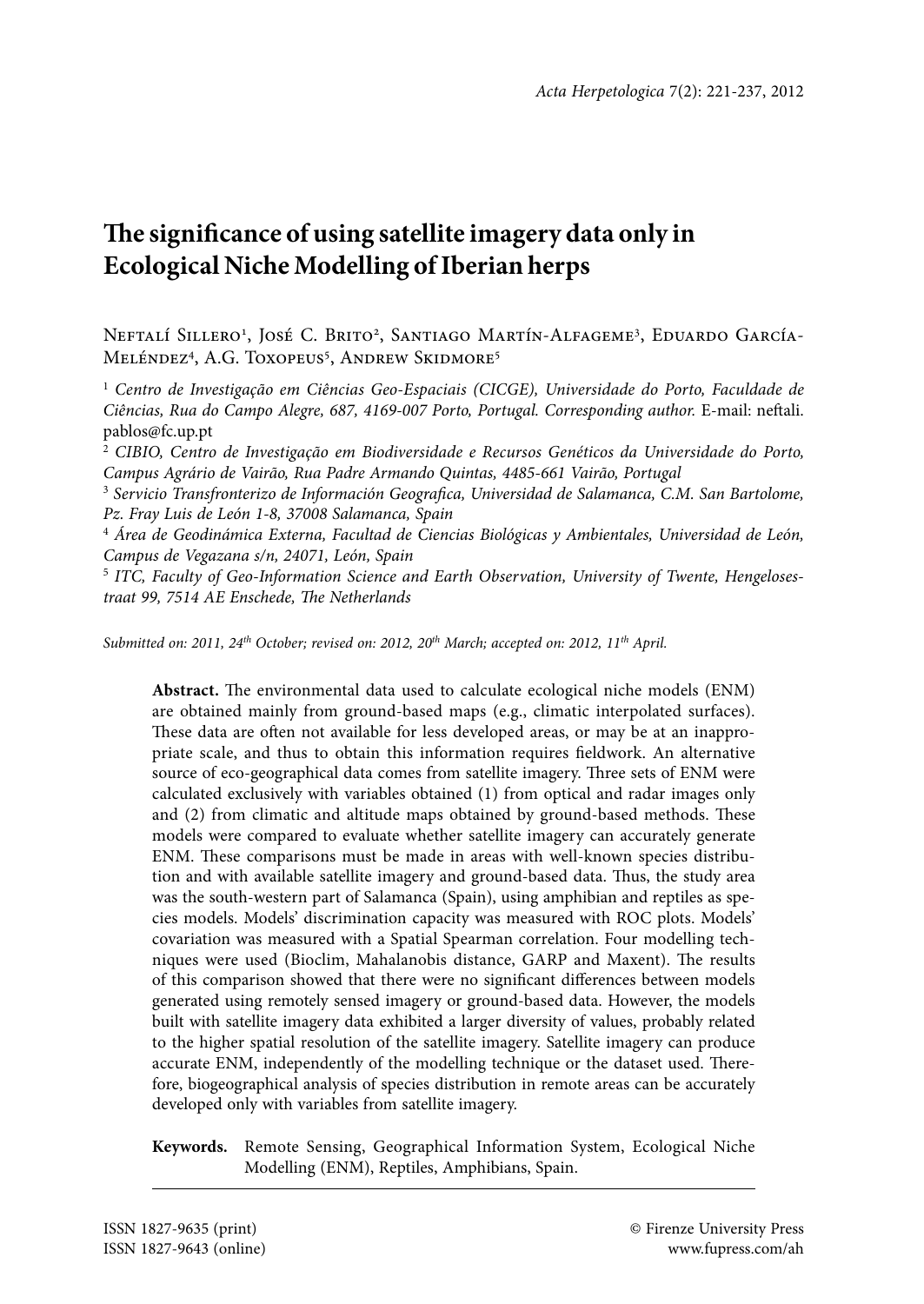## **INTRODUCTION**

Predictive modelling of species distribution is an important tool for conservation biology and biogeography. For instance, it is used to calculate the potential distribution of species (Bombi et al., 2009; Brito et al., 2009), evaluate the effects of climatic warming on species distribution (Araújo et al., 2006), and the suitability of protected areas (García, 2006; Doko et al., 2011). Ecological niche models (hereafter referred to as ENM) are produced with environmental variables such as climatic, topographical and habitat data. Information about these environmental factors is obtained from a large variety of maps, produced by ground-based methods (climatic data from meteorological stations, altitude from geodesic methods, vegetation maps from analogical aerial photographies) and published in paper or in digital format. We defined ground-based methods as those making field observations, taking in situ measurements and performing land surveying (Kerle et al., 2004). These data are frequently available for developed areas of the world (Martínez Vega, 1996), but may not be available for less developed areas, where particular types of data may not exist. Currently, climate surfaces at  $1 \text{ km}^2$  resolution have been produced for almost all the Earth by interpolation of data measured at meteorological stations (Hijmans et al., 2005). The variables obtained in that study were precipitation, as well as minimum and maximum temperature. However, data quality across climate surfaces was not consistent because the number of meteorological stations in some areas is scarce (e.g., in the Sahara and in Siberia, see Fig. 1 in Hijmans et al., 2005). Maximum data uncertainty occurred in mountains, in isolated islands and in poorly sampled areas (Hijmans et al., 2005). Furthermore, using climatic factors alone might not be sufficient for modelling species distributions. For instance, it has been shown that vegetation data clearly improves the explanatory power of bioclimatic models (Thuiller et al., 2004; Seoane et al., 2004). Therefore, in less developed areas, it may be preferable to carry out fieldwork to collect environmental data. This might not be feasible, however, when fieldwork costs are high, the study area is very large, or there is no time for data collection (Muldavin et al., 2001). These constraints hamper the development of ENM.

An alternative source of eco-geographical data comes from Remote Sensing platforms. Variables obtained from satellite imagery that are traditionally used in predictive modelling include vegetation indexes (such as the Normalized Difference Vegetation Index, NDVI), land cover (Kerr and Ostrovsky, 2003), and land surface temperature (Rogers et al., 2002). Other variables, such as ground humidity (Lavers et al., 1996), are used less frequently. Land-cover maps are obtained through a classification process, meanwhile vegetation indexes are obtained through mathematical calculations (Chuvieco, 2000). In comparison to data from ground-based maps, satellite imagery has several advantages, notably: 1) a worldwide coverage, allowing investigators to carry local, regional, national or continental studies; 2) several spatial resolutions, ranging from  $1 \text{ km}^2$  in the Advanced Very High Resolution Radiometer (AVHRR) to  $1 \text{ m}^2$  in the IKONOS; 3) several temporal resolutions, ranging from 16 days in the case of Landsat 5 TM to every day in the case of AVHRR; 4) a higher accuracy than ground-based methods, because satellite imagery data are not extrapolated as most climate data are; and 5) a lower cost in comparison with studies where it is necessary to obtain data from fieldwork. For example, many variables, such as altitude data from the Shuttle Radar Topography Mission (SRTM: www2.jpl.nasa.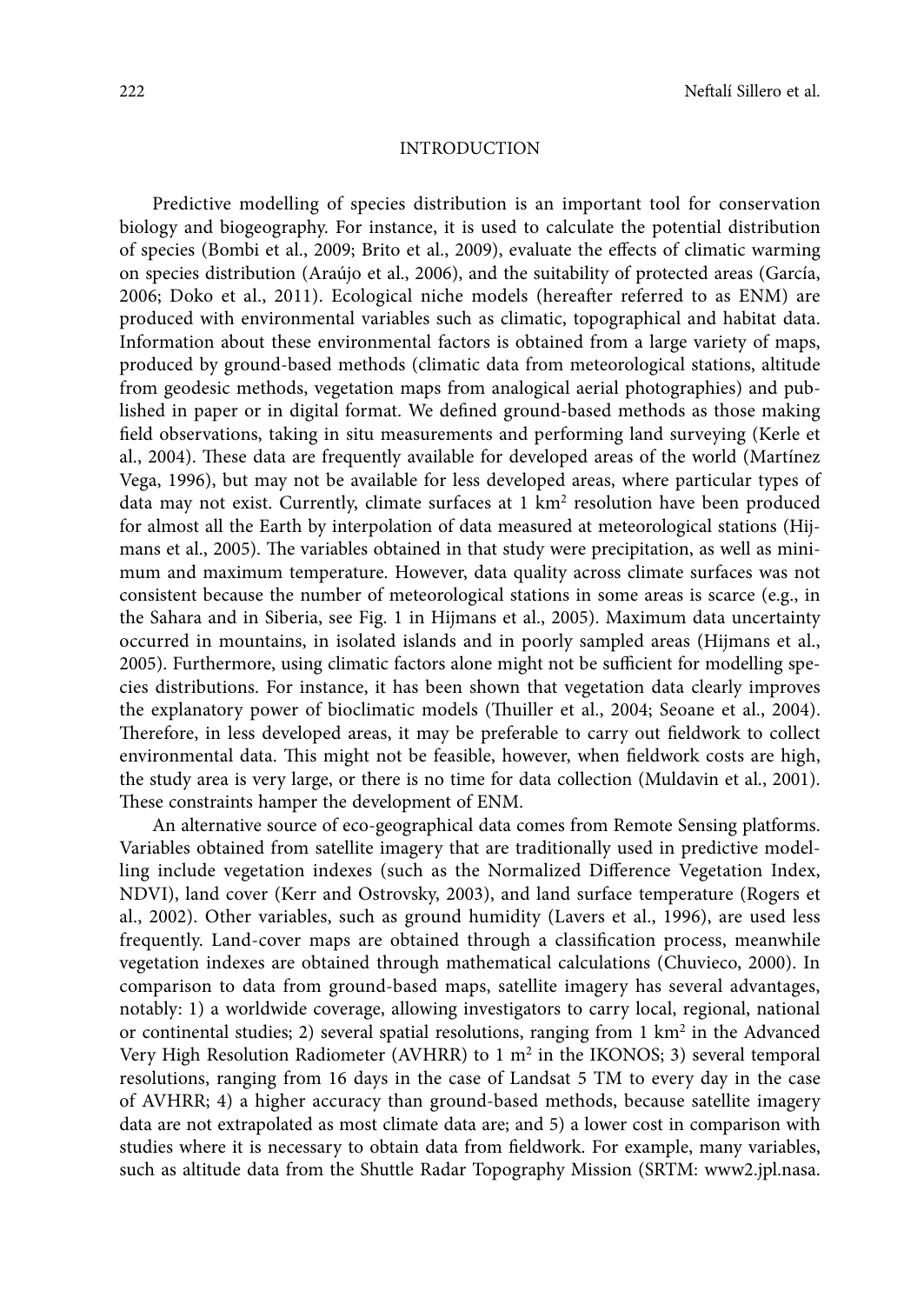gov/srtm/); NDVI data from the AVHRR sensor (http://edcsns17.cr.usgs.gov/EarthExplorer/); or Landsat imagery (www.glovis.usgs.org), are now publicly available at no cost (Sillero and Tarroso, 2010).

For these reasons, an important application for satellite imagery is the biogeographical analysis of species occurring in remote areas, where environmental data do not exist or are not publicly available, especially at high resolutions (Sader et al., 1991; Martínez Vega, 1996). Remote areas often correspond to biodiversity hotspots where rare and endemic species are frequently the target of conservation planning (Myers et al., 2000). Most of the 25 regions recognized as the most important hotspots of biodiversity in the world (see list in Myers et al., 2000) are located in less developed countries.

Nevertheless, there is a general lack of knowledge concerning the accuracy of ENM calculated with satellite imagery in comparison with other data sources (Thuiller et al., 2004). It is important to evaluate the different environmental data sets available to modellers as well as to advice how to choose them from the available data, but to date this has generally not been well explored in the literature. It has been shown that climatic satellite imagery data can improve ENM accuracy when combined with ground-based maps (Suarez-Seoane et al., 2004). However, there are not consistent results about ENM reliability when using satellite imagery only. For instance, similar ENM were obtained with land-cover data (Venier et al., 2004; using bird species) and with climatic and NDVI data (Zimmermann et al., 2007; using tree species), but not with NDVI data only (Parra et al., 2004; using bird species also). Therefore, other remote sensing data, such as topographical data, should be evaluated and applied to other animal groups (e.g., amphibians, reptiles), where relationships between ground-based maps and satellite imagery variables might be different. Moreover, it is very important to study the suitability and accuracy of satellite imagery as a data source in ENM because in remote areas satellite imagery is frequently the only data source that is available.

The objective of this paper was to analyse how ecological niche models are affected by the type of environmental variables used. Can environmental variables obtained from different methods represent in the same way the ecological requirements of the species? Therefore, will ENMs using different sets of variables identify those relationships between the species and the environment? Specifically, we want to evaluate if ENM developed separately with satellite imagery and ground-based map data can produce similar results. To achieve this, such a comparison must be made in areas where the species distribution is well known and where both satellite imagery and ground-based data are available. The province of Salamanca, in Central Spain, was selected because robust chorological (Sillero et al., 2005) and environmental data (León Llamazares, 1991; Hijmans et al., 2005) are available. Amphibians and reptiles were selected as study species because they have a high correlation with environmental factors (Soares and Brito, 2007; Sillero et al., 2009). Also, to test the robustness of the statistical approaches and imagery used for predicting species models, the comparisons were performed with two ground-based maps and one satellite imagery dataset and four modelling methods. Specifically, the objective was to compare the predictive power and accuracy of four sets of models calculated using satellite imagery data and ground-based map data only, and next to evaluate if satellite imagery variables could be a useful data source to develop reliable ENM.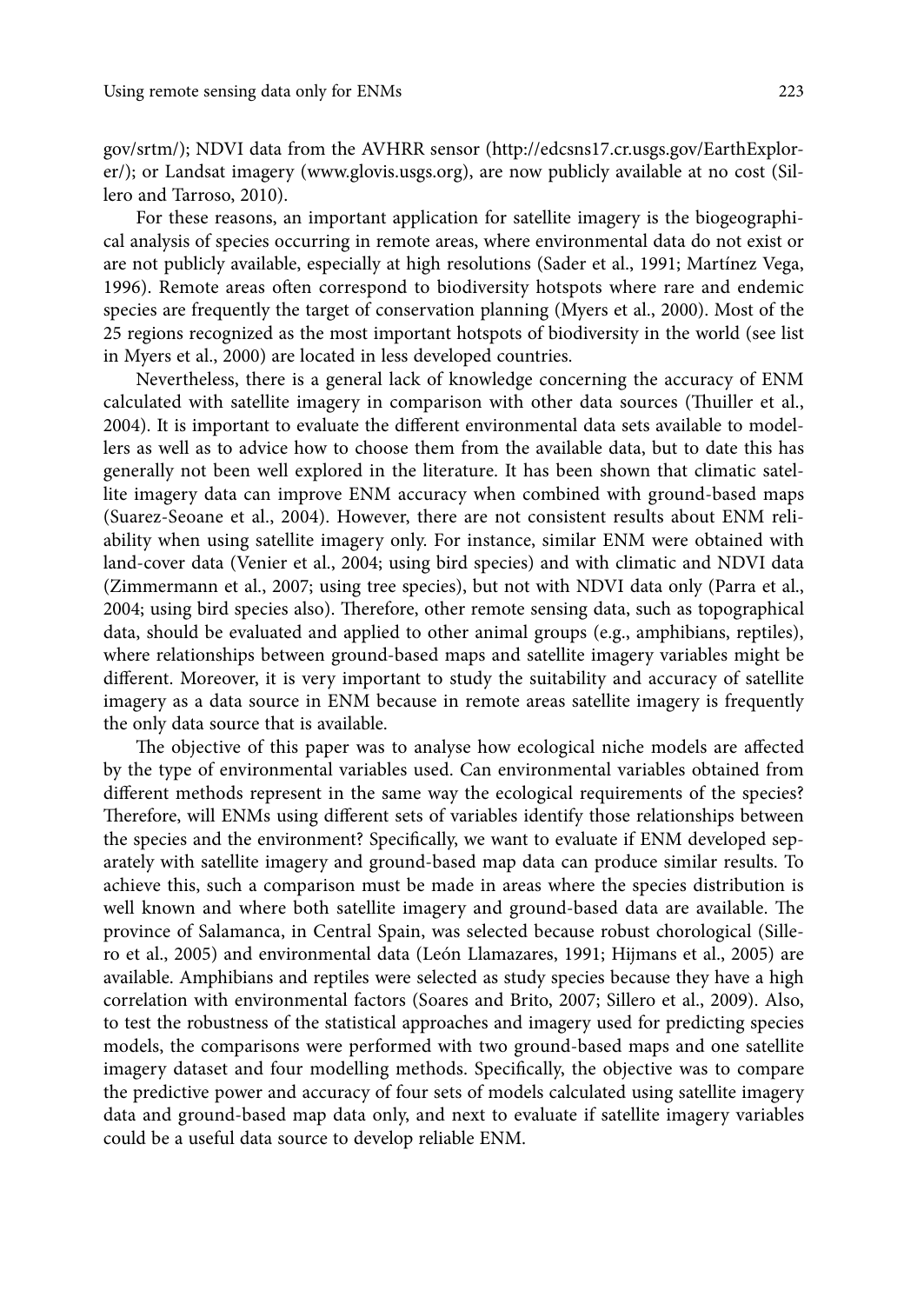## Material and Methods

## *Study area*

The study area corresponded to the range of a scene of the Landsat 5 Thematic Mapper image, row 203, path 32, of June 23, 1999, on the Salamanca province (Fig. 1). This part of the province of Salamanca, located in Central Western Spain (Fig. 1) was selected because it is an area with good information about the distribution of species as well as the eco-geographical characteristics of the region. Salamanca is a 12500  $\rm km^2$  plain (12884 raster cells) with an average altitude of 700 to 900 m. To the south, this plain is interrupted by the mountains of the Sistema Central, ranging from 900 m to 2425 m, and to the north-west by the Duero river canyon, ranging from 750 m to 112 m. The climate is Mediterranean, with low precipitation (average of 400 mm throughout the year), and summer drought, and with cool temperatures in winter. These general climate characteristics are modified perceptibly by the relief to the south and north-west. The precipitation in the mountain ranges increases with altitude and the average exceeds 700 mm per year.

#### *Species*

Amphibians and reptiles were selected because they are taxonomic groups that can be modelled more accurately than other animal groups, as they exhibit low mobility and high correlation



**Fig. 1.** Location of the Landsat 5 Thematic Mapper image in Salamanca. Location of the Salamanca province in the Iberian Peninsula (Map 1) and range of the scene of the Landsat 5 Thematic Mapper image, row 203, path 32, of June 23, 1999, on the Salamanca province (Map 2). The background is the hillshade model of the SRTM DEM with a spatial resolution of 100 m.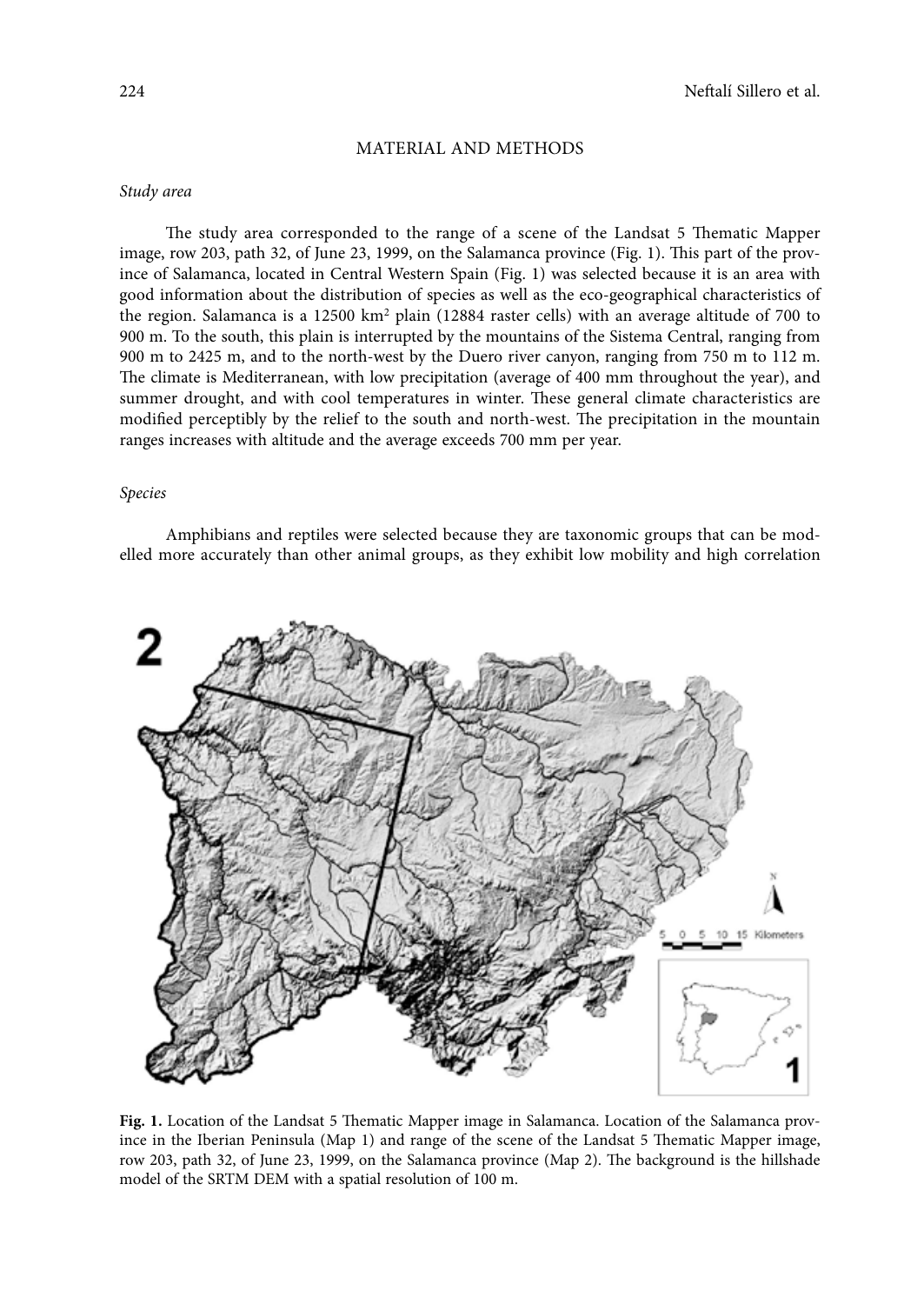with environmental factors, such as temperature or precipitation (Soares and Brito, 2007; Sillero et al., 2009). Species distribution data were collected from the most recent herpetological atlas of Salamanca (Sillero et al, 2005), where observations were presented at the level of a 1 km x 1 km UTM grid. For modelling purposes, a subset of species was selected according to two criteria: 1) the distribution area was accurately delimited, following opinions from specialists published in herpetological atlases (Pleguezuelos et al., 2002; Sillero et al., 2005); and 2) the extension of their distributions, because the predictive and the explanatory power of ENM might depend on range size. Species with restricted ranges may be modelled with a higher accuracy than widespread species, as it is easier to define their ecological niche (Stockwell and Peterson, 2002; Seoane et al., 2005; Marmion et al., 2009). Using species of different biogeographical affinities (see Sillero et al., 2009), the effect of species types in ENMs' results is reduced. As in other statistical methods, in order to obtain reliable conclusion on method performances, it is necessary to include all the variation in the independent variables. Therefore, four widespread species and four restricted-range species were selected (Sillero et al, 2005). The widespread species were (Fig. 2): three amphibians, *Pleurodeles waltl* (n = 71 locations), *Salamandra salamandra* (n = 87), *Bufo calamita* (n = 129), and one reptile, *Natrix maura*  (n = 83). The restricted species were (Fig. 2): one amphibian, *Rana iberica* (n = 41), and three reptiles, *Acanthodactylus erythrurus* (n = 37), *Lacerta schreiberi* (n = 35), *Podarcis carbonelli* (n = 46). In summary, four amphibians and four reptiles were used in the analysis.



**Fig. 2.** Amphibian and reptile records for species distribution models in Salamanca province. Amphibians: A, *Pleurodeles waltl*; B, *Salamandra salamandra*; C, *Bufo calamita*; D, *Rana iberica*. Reptiles: E, *Acanthodactylus erythrurus*; F, *Lacerta schreiberi*; G, *Podarcis carbonelli*; H, *Natrix maura*. Each black square represents a record in a 1x1 km UTM square grid.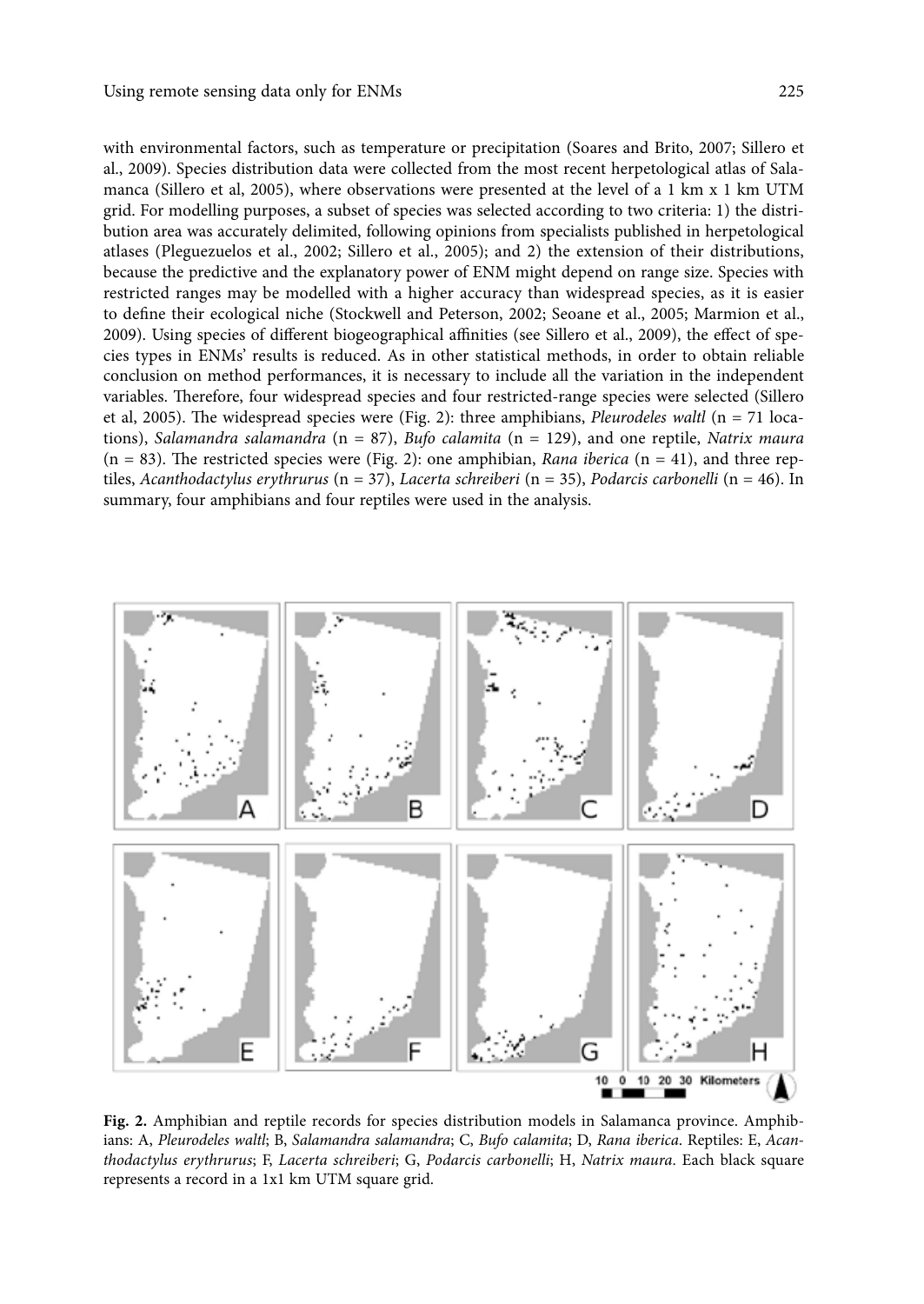## *Environmental data sources*

Three data sources were used to calculate ground-based map models: (1) a bioclimatic atlas of Salamanca (León Llamazares, 1991); (2) the WorldClim series (Hijmans et al., 2005; http://www. worldclim.org/); and (3) a Digital Elevation Model (DEM) built with the contour lines of 1:50000 topographic maps by the Junta de Castilla y León (Spain). Vegetation data were not included in ground-based variables as all maps available for the study area were produced by remote sensing techniques (in fact, all vegetation maps are currently performed using satellite imagery). These three data sources were combined in two datasets: GrB-L, with variables from León Llamazares (1991) and the DEM; and GrB-W, with variables from Worldclim series and the DEM. Only variables with a correlation lower than  $\pm$  0.8 were included in the ground-based map models: GrB-L dataset included 12 variables, and GrB-W dataset included 7 variables. In the Appendix 1 is described the methodology for obtaining and preparing the ground-based map variables (see Table A1).

Satellite imagery was selected from the Landsat 5 Thematic Mapper (TM) and the second version of the Shuttle Radar Topography Mission (SRTM) adapted to the official Spanish reference system (European Datum 1950 for Spain and Portugal; http://topografia.montes.upm.es/informacion/ sig/mde/index.html). These two sensors have a high spatial resolution (30 m and 100 m, respectively) and a high spectral resolution (7 channels: three in the visible spectrum, four in the infrared; and 16 m of vertical precision, respectively) (Chuvieco, 2000; Rabus et al., 2003). Landsat 5 TM classifies vegetation more accurately than other sensors (e.g., Systeme pour l'Observation de la Terre, SPOT), because it has more channels specifically distributed to map vegetation types (Gao, 1999). A total of 14 variables with a correlation lower than ± 0.8 were included in the satellite imagery (SI) models (see Table A2). The methodology for obtaining and preparing the satellite imagery variables is described in the Appendix 1.

In order to analyse the similarity among the variables of the three datasets, a Spatial Principal Component Analysis (SPCA) was performed for each dataset. Then, the first component of each SPCA was used to calculate the correlation among the three datasets. Therefore, a Spatial Spearman correlation (SSC) was used to measure this covariation among datasets with ArcInfo software 9.2 (Band Collection Statistics tool). It was not possible to calculate the SSC directly with the datasets' variables due to the different number and types of variables.

#### *Ecological niche models*

The activity patterns of species complicate the accurate determination of reliable absence data in a given locality. Consequently, ground-based map and satellite imagery models were calculated using four modelling techniques that use presence-only occurrence data, thus calculating the ecological realized niche (*sensu* Sillero, 2011): Bioclim (Nix, 1986), Mahalanobis distance (Sokal and Rohlf, 1995), GARP (Stockwell and Noble, 1992), and Maxent (Phillips et al., 2004, 2006). Modelling techniques are explained in the Appendix 1. In other words, four sets of models were executed for each dataset (GrB-L, GrB-W and satellite imagery) and for each of the eight species, resulting in a total of 96 models.

## *Comparisons of model predictive ability*

The models were compared in two ways: (1) all models were tested with receiver operated characteristics (ROC) plots. The area under the curve (AUC) of the ROC plot was taken as a measure of the discrimination capacity of the models (Liu et al., 2005; Elith et al., 2006; VanderWal et al., 2009). Comparisons were performed using an ANOVA test for repeated measures when variables or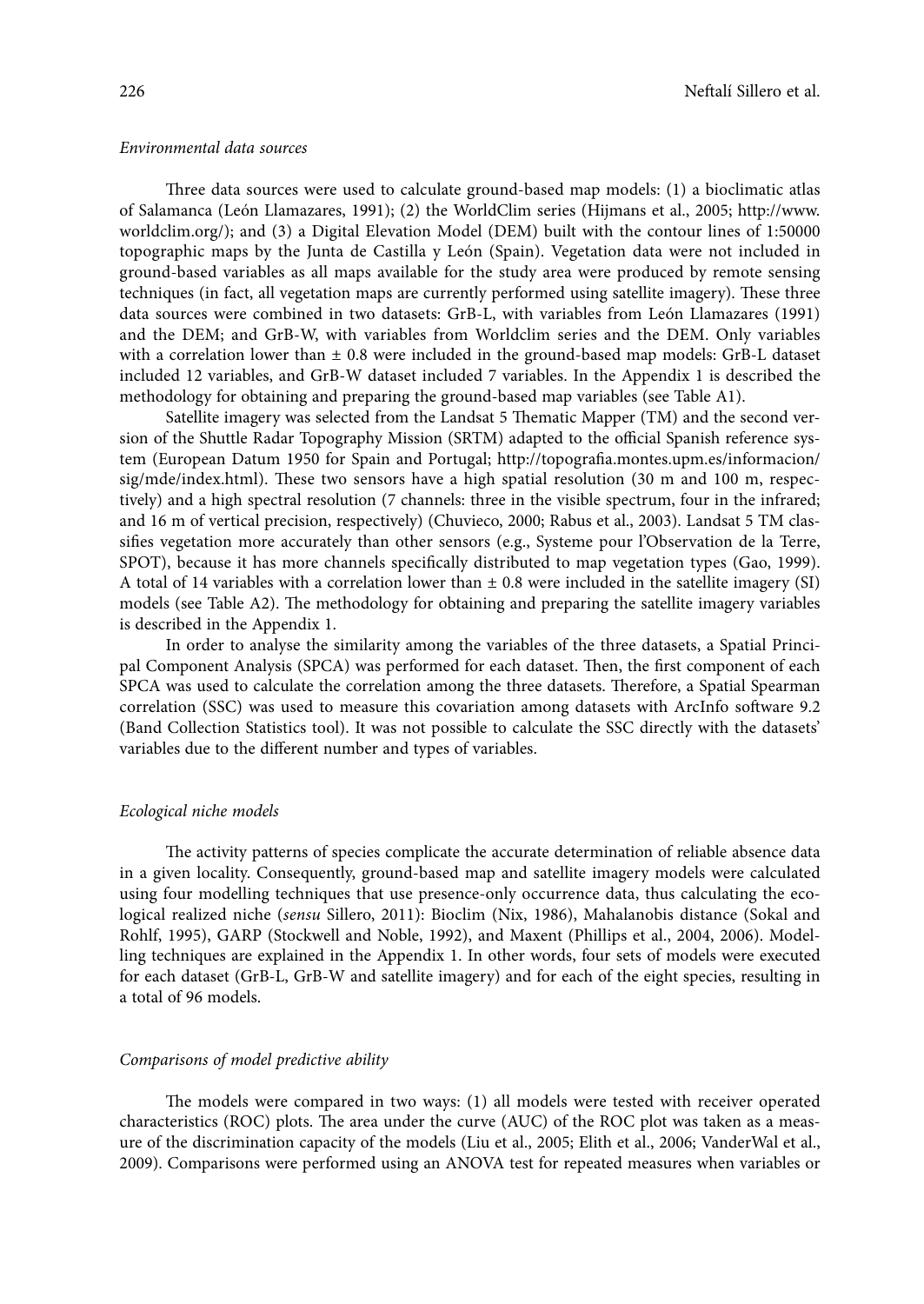their logarithmic transformations were normal and homoscedastic; if not, the nonparametric Wilcoxon test was used (Sokal and Rohlf, 1995). (2) A Spatial Spearman correlation (SSC) was used to measure the covariation among models by pairs of datasets with ArcInfo software 9.2 (Band Collection Statistics tool). Models from several datasets can obtain high AUC values (thus models performed well), but they can be spatially dissimilar: species are then predicted in different places. For this reason, it is necessary to measure how spatially similar they are. The AUC values of both species groups (widespread and restricted) were compared using the Mann-Withney U test. Statistical analyses were performed with OpenStat software (http://www.statpages.org/miller/openstat/).

## **RESULTS**

#### *Similarity among datasets*

The first pair of each SPCA explained 73.44, 74.46, and 47.12% of the variance of the GrB-L, GrB-W, and SI datasets, respectively. The most similar pair of datasets was GrB-W/SI (SSC =  $0.58$ ), followed by the pair GrB-L/SI (SSC =  $-0.37$ ). Therefore, the less similar pair was GrB-W/GrB-L  $(SSC = -0.33)$ .

## *Area under the curve*

Examples of ENM for two species are presented in Fig. 3. AUC values were higher than 0.5 in all the sets of models, i.e. results were not achieved by chance alone (Fig. 4). Only in three cases, AUC value was lower than 0.8 (Bioclim GrB-L and SI; and GARP GrB-L). In the GARP and Maxent models, *Natrix maura* was always the species with the lowest AUC value meanwhile *Rana iberica* and *Lacerta schreiberi* were the species with the highest values, in four and two datasets, respectively (Fig. 4). In the Bioclim and Mahalanobis models, this pattern is not evident. Considering each modelling method independently, there were highly significant differences in AUC values among the three datasets (Table 1 and Fig. 4), in the case of Bioclim (Wilcoxon test;  $t = 2.366$ ;  $P < 0.01$ ; n = 24; df = 24) and GARP (Wilcoxon test; t = 1.96; P = 0.025; n = 24; df = 7). AUC values from satellite imagery (SI) dataset (Bioclim, SI mean =  $0.836 \pm 0.080$ ; GARP, SI mean = 0.869  $\pm$  0.084) were higher than the other two datasets (Bioclim, GrB-L mean = 0.669  $\pm$ 0.173; GrB-W mean =  $0.785 \pm 0.072$ ; GARP, GrB-L mean =  $0.796 \pm 0.114$ ; GrB-W mean  $= 0.801 \pm 0.057$ ). The differences in AUC values were not significant when comparing the other two modelling methods: Mahalanobis distance (ANOVA for repeated measures: n = 24; df = 20; F = 1.50; P = 0.262); and Maxent (Wilcoxon test:  $n = 24$ ; df = 7; t = 1.153; P = 0.124). There was not a clear pattern when comparing both groups of species (widespread vs. restricted); only in four cases (Bioclim GrB-L and GrB-W; Mahalanobis GrB-W; and Maxent SI), AUC values were higher in the restricted species (Table 2 and Fig. 4).

## *Spatial Spearman Correlations*

Spatial Spearman Correlations values were in generally low; only few pairs were higher than 0.5, namely for the Bioclim, GARP and Maxent models (Fig. 5). Here again,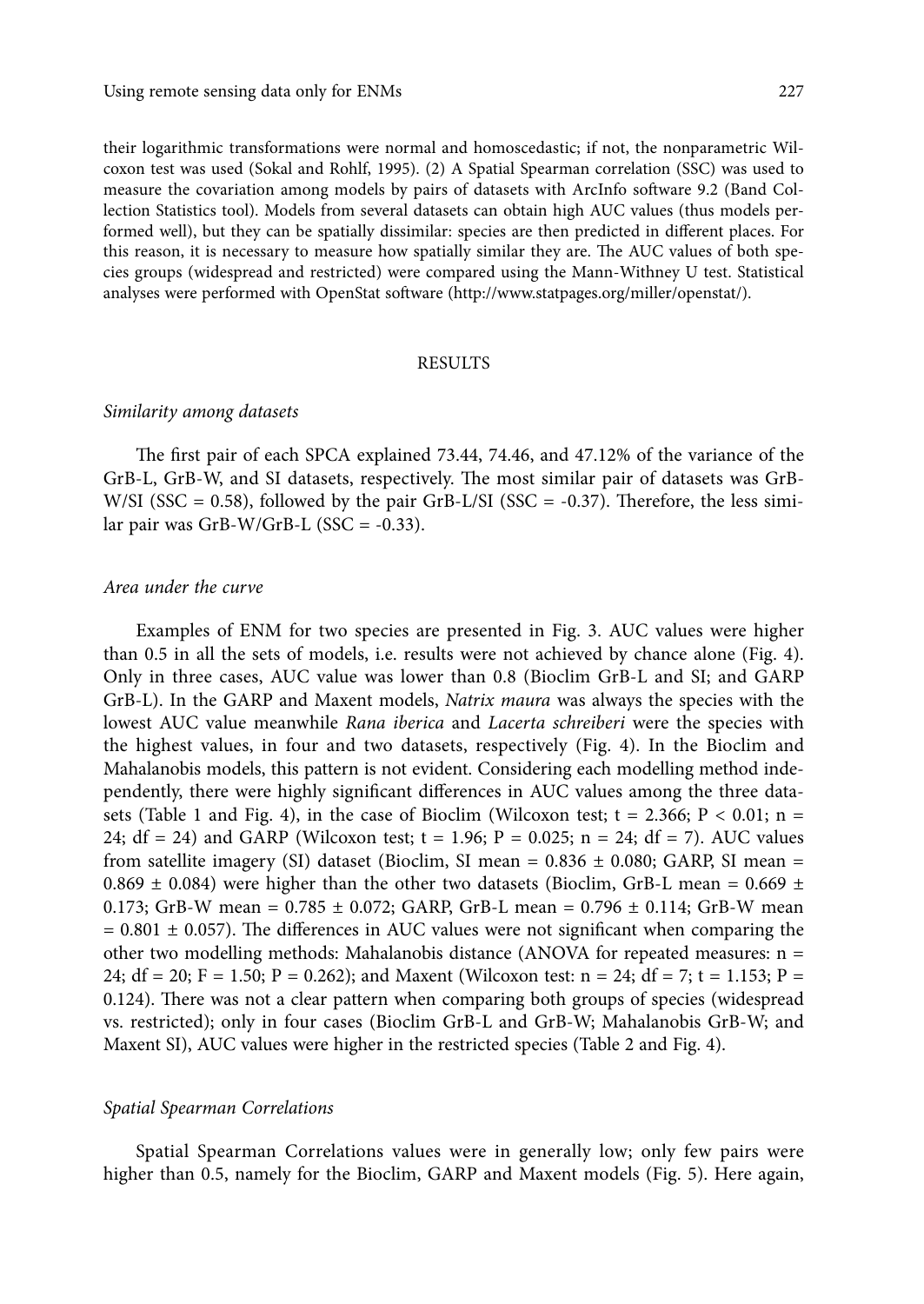

**Fig. 3.** Examples of species distribution models. The species are *Rana iberica* (first column of maps) and *Acanthodactylus erythrurus* (second column of maps). The first row corresponds to Bioclim models, the second to Mahalanobis models, the third to GARP models and the fourth to Maxent models. Inside each row, maps correspond to GrB-L, GrB-W and satellite imagery dataset, from left to right, respectively. Grey scale stands for habitat suitability values with darker tones corresponding to maximum values.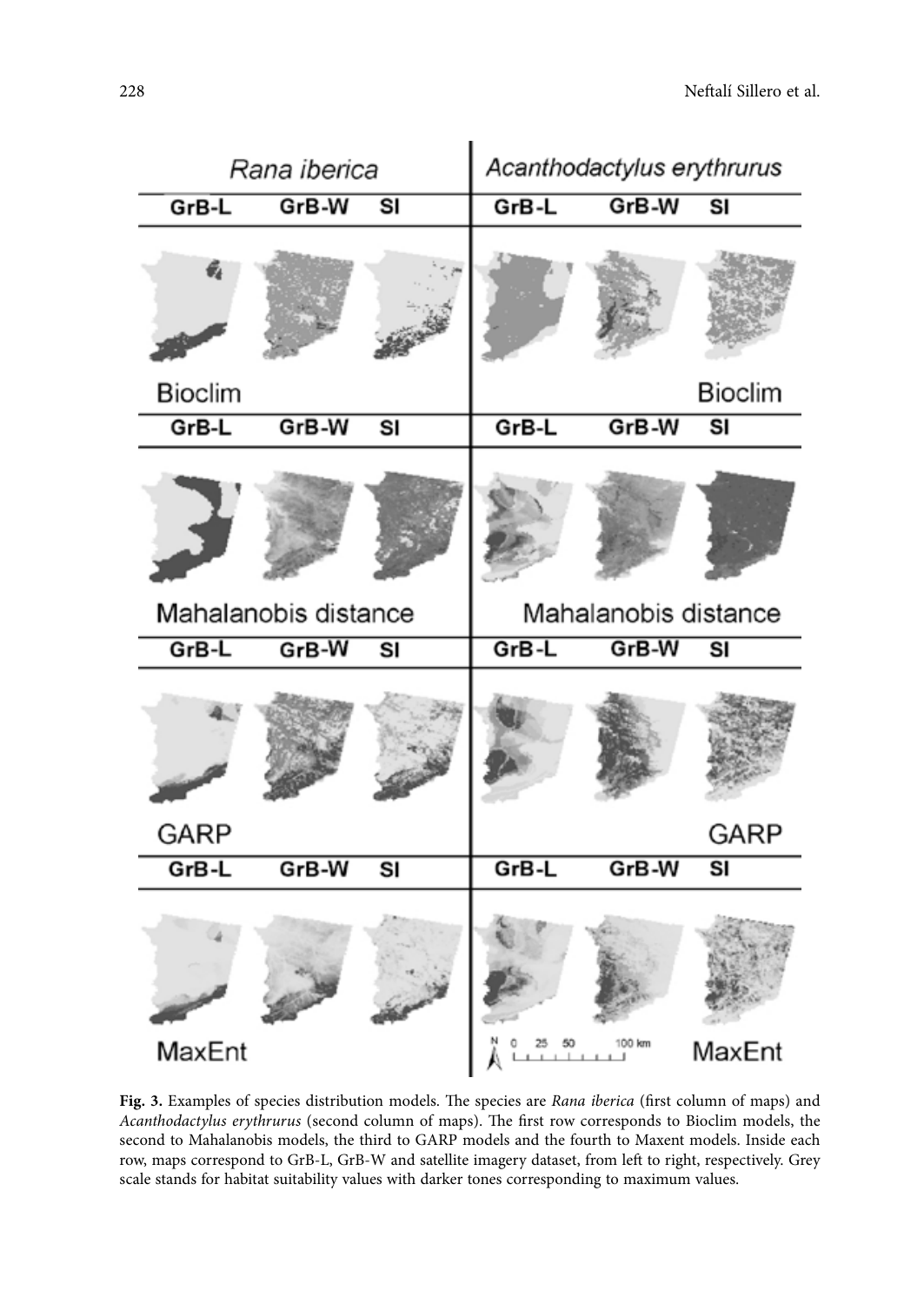| Method         | Dataset   | Mean  | <b>SD</b> |
|----------------|-----------|-------|-----------|
| <b>Bioclim</b> | $GrB-L$   | 0.669 | 0.173     |
|                | $GrB-W$   | 0.785 | 0.072     |
|                | SI        | 0.836 | 0.080     |
| Mahalanobis    | $GrB-L^*$ | 0.986 | 0.010     |
|                | $GrB-W$   | 0.995 | 0.008     |
|                | SI        | 0.985 | 0.021     |
| GARP           | $GrB-I.$  | 0.796 | 0.114     |
|                | $GrB-W$   | 0.801 | 0.057     |
|                | SI        | 0.860 | 0.084     |
| Maxent         | $GrB-L$   | 0.864 | 0.073     |
|                | $GrB-W$   | 0.830 | 0.074     |
|                | SI        | 0.874 | 0.058     |

**Table 1.** Mean and Standard Deviation (SD) of AUC (Area Under the ROC Curve) values for the four modelling methods. Variables from two datasets of ground-based maps (GrB-L and GrB-W) and one of satellite imagery (SI) were used to calculate the species distribution models. See the text and Appendix 1 for details. \*: There was no solution in the Mahalanobis model of *L. schreiberi* for the dataset GrB-L. Therefore, the AUC mean did not include this model.



Fig. 4. AUC values of species distribution models. Models were calculated with two datasets of groundbased maps (GrB-L and GrB-W) and one of satellite imagery (SI). AE: *Acanthodactylus erythrurus*; BC, *Bufo calamita*; LS: *Lacerta schreiberi*; NM, *Natrix maura*; PC, *Podarcis carbonelli*; PW: *Pleurodeles waltl*; RIB, *Rana iberica*; SS: *Salamandra salamandra*. There was no solution in the Mahalanobis model of *L. schreiberi* for the dataset GrB-L.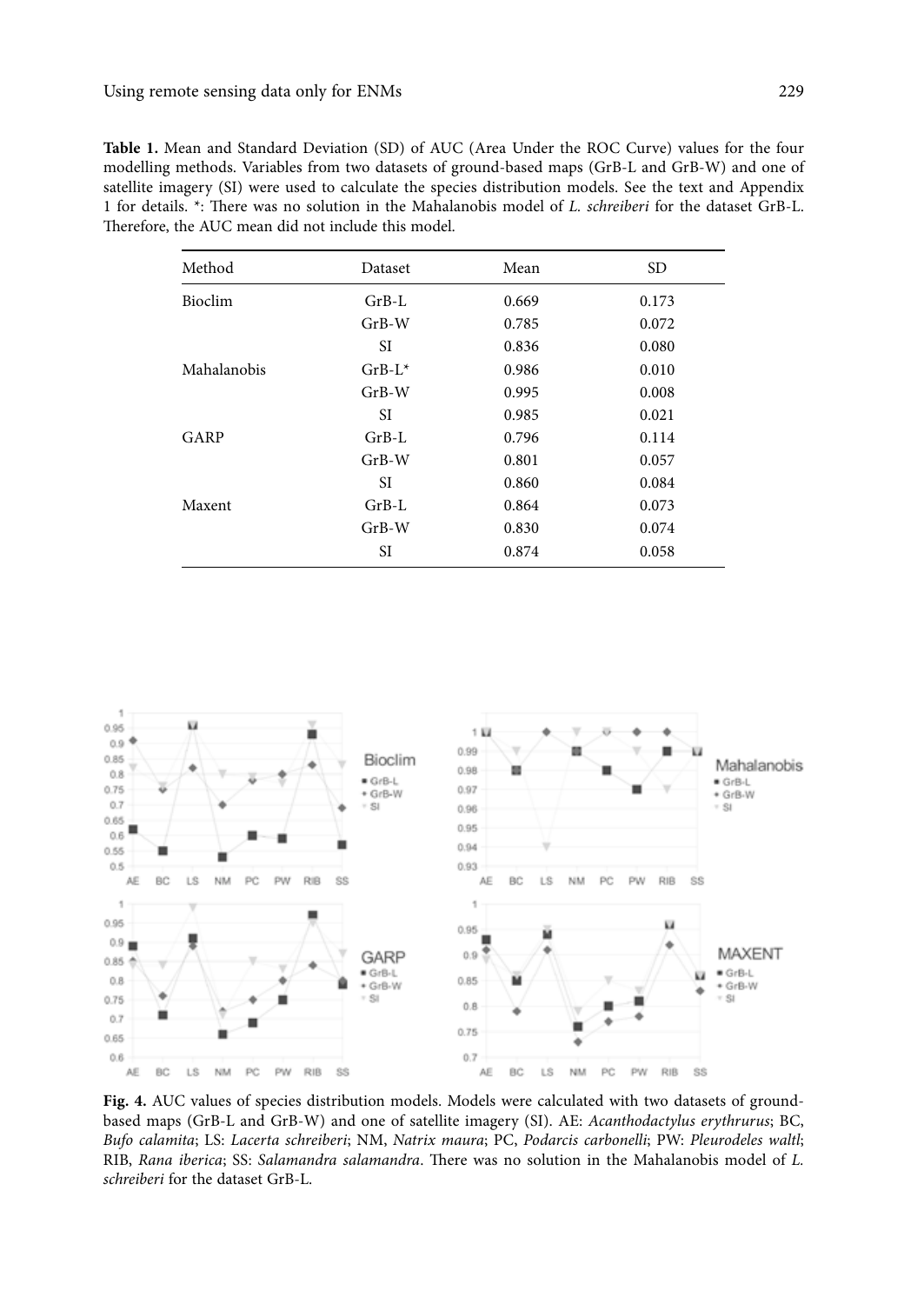**Table 2.** Results from Mann-Whitney U test (the first line corresponded to Z statistics and the second line to the P value). AUC (Area Under the ROC Curve) and Spatial Spearman Correlations (SSC) values were compared between two species groups (widespread and restricted) for the four modelling methods. The widespread species were: *Pleurodeles waltl*, *Salamandra salamandra*, *Bufo calamita*, *Natrix maura*; the restricted species were: *Rana iberica*, *Acanthodactylus erythrurus*, *Lacerta schreiberi*, *Podarcis carbonelli*. Variables from two datasets of ground-based maps (GrB-L and GrB-W) and one of satellite imagery (SI) were used to calculate the species distribution models. See the text and Appendix 1 for details. There was no solution in the Mahalanobis model of *L. schreiberi* for the dataset GrB-L. Therefore, AUC and SSC value was not included this model.

| Method         | <b>AUC</b>  |             |             | <b>SSC</b>  |               |             |
|----------------|-------------|-------------|-------------|-------------|---------------|-------------|
|                | $GrB-L$     | $GrB-W$     | <b>SI</b>   | $GrB-L/SI$  | $GrB-L/GrB-W$ | $GrB-W/SI$  |
| <b>Bioclim</b> | 2.31        | 2.02        | 1.44        | 1.15        | 0.72          | 0.29        |
|                | $0.01$ (**) | $0.02$ (**) | $0.07$ (NS) | $0.12$ (NS) | $0.24$ (NS)   | $0.39$ (NS) |
| Mahalanobis    | 0.35        | 1.73        | 0.29        | 1.3         | 2.12          | 1.24        |
|                | $0.36$ (NS) | $0.04$ (*)  | $0.39$ (NS) | $0.1$ (NS)  | $0.02$ (NS)   | $0.11$ (NS) |
| GARP           | 1.44        | 1.44        | 1.59        | 1.44        | 1.15          | 1.01        |
|                | $0.07$ (NS) | $0.07$ (NS) | $0.06$ (NS) | $0.07$ (NS) | $0.12$ (NS)   | $0.16$ (NS) |
| Maxent         | 1.44        | 1.44        | 1.73        | 0.87        | 1.15          | 0.58        |
|                | $0.07$ (NS) | $0.07$ (NS) | $0.04$ (*)  | $0.19$ (NS) | $0.12$ (NS)   | $0.28$ (NS) |

\*\*: Highly significant; \*: Significant; NS: Non significant.

**Table 3:** Mean and Standard Deviation (SD) of Spatial Spearman Correlations (SSC) for the four modelling methods. Variables from two datasets of ground-based maps (GrB-L and GrB-W) and one of satellite imagery (SI) were used to calculate the species distribution models. See the text and Appendix 1 for details. \*: There was no solution in the Mahalanobis model of *L. schreiberi* for the dataset GrB-L. Therefore, SSC were not calculated for the pair combinations with this model.

| Method         | Dataset          | Mean | <b>SD</b> |
|----------------|------------------|------|-----------|
| <b>Bioclim</b> | $GrB-L/SI$       | 0.29 | 0.17      |
|                | $GrB-W/GrB-L$    | 0.32 | 0.19      |
|                | $SI/GrB-W$       | 0.20 | 0.10      |
| Mahalanobis    | $GrB-L/SI^*$     | 0.08 | 0.10      |
|                | $GrB-W/GrB-I.$ * | 0.34 | 0.10      |
|                | $SI/GrB-W$       | 0.43 | 0.10      |
| GARP           | $GrB-L/SI$       | 0.33 | 0.24      |
|                | $GrB-W/GrB-I.$   | 0.23 | 0.29      |
|                | $SI/GrB-W$       | 0.29 | 0.12      |
| Maxent         | $GrB-L/SI$       | 0.49 | 0.20      |
|                | GrB-W/GrB-L      | 0.60 | 0.11      |
|                | $SI/GrB-W$       | 0.47 | 0.16      |

\*\*: Highly significant; \*: Significant; NS: Non significant.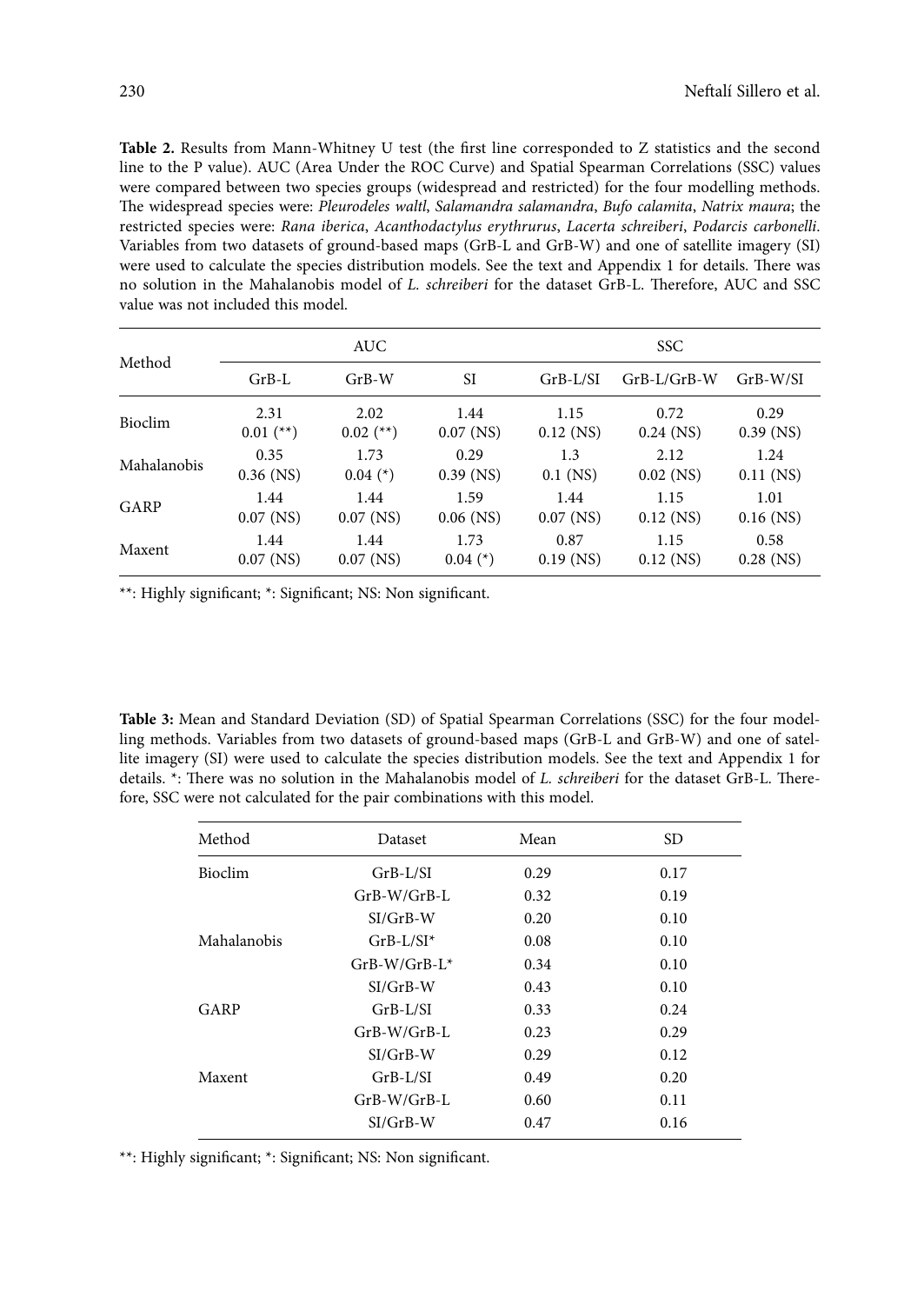

**Fig. 5.** Spatial Spearman Correlation (SSC) values of species distribution models. SSC were calculated comparing pairs of different dataset models. AE: *Acanthodactylus erythrurus*; BC, *Bufo calamita*; LS: *Lacerta schreiberi*; NM, *Natrix maura*; PC, *Podarcis carbonelli*; PW: *Pleurodeles waltl*; RIB, *Rana iberica*; SS: *Salamandra salamandra*. There was no solution in the Mahalanobis model of *L. schreiberi* for the dataset GrB-L.

*Rana iberica* and *Lacerta schreiberi* were the species with the highest values when using the GARP and Maxent models; however, these two species had the lowest values using the Bioclim model. In the Mahalanobis models, *Natrix maura* had the lowest values in two comparisons. There was no solution in the Mahalanobis model of *L. schreiberi* for the dataset GrB-L; therefore, this model was not included in the subsequent analysis.

There were significant differences among dataset pairs of comparisons using the Mahalanobis (Wilcoxon test:  $n = 24$ ;  $df = 7$ ;  $t = 2.366$ ;  $P = 0.009$ ) and Maxent models (Wilcoxon test:  $n = 24$ ;  $df = 7$ ;  $t = 1.820$ ;  $P = 0.034$ ; Table 3 and Figure 5). SSC were higher when comparing the pair of datasets GrB-L and GrB-W than the other two pairs, in Mahalanobis models, and when comparing the pair of datasets GrB-W and SI, in Maxent models. For the other two sets of models, there were no significant differences among pairs of comparisons: Bioclim (Wilcoxon test:  $n = 24$ ; df = 7; t = 0.700; P = 0.242; Table 3); GARP (Wilcoxon test:  $n = 24$ ; df = 7; t = 0.700; P = 0.242; Table 3). Also, there was no significant difference among SSC values of widespread and restricted species groups (Table 2 and Fig. 5).

## Discussion

The high accuracies obtained in almost all models based on satellite imagery and ground-based datasets indicated that, in general, all models performed reliably and are robust. The predictive power of the four sets of modelling methods was similar, with the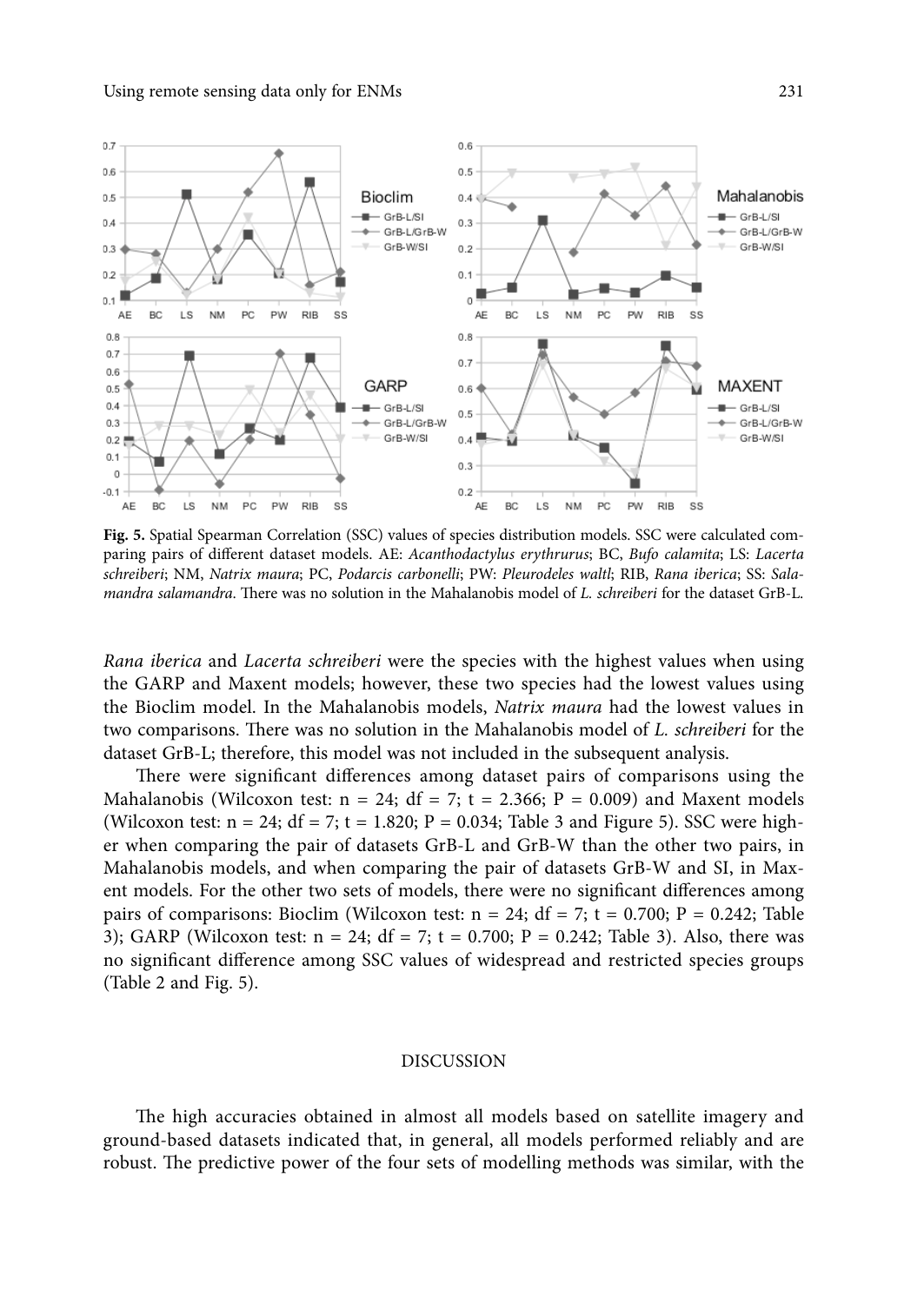AUC values and Spatial Spearman correlations (SSC) not being significantly different in almost all cases. When there were significant differences, (Bioclim and GARP models), it was the satellite imagery dataset which obtained higher AUC values. Probably, this result is not due only to the dataset itself, but also may be produced by the modelling technique employed: Bioclim and GARP have a lower accuracy compared with other models (Elith et al., 2006); and the dataset GrB-L is probably the less accurate as it results from data interpolation. Therefore, both methods together with the dataset may produce worst results. The lower accuracy of GrB-L is confirmed by the SSC of SPCA results: SI dataset is more similar to the other two datasets, than those datasets (GrB-L and GrB-W) between them. For the Mahalanobis and Maxent models, the SSC was higher when comparing the pair of datasets GrB-L/GrB-W and GrB-W/SI. As confirmed by the results of the SPCA SSC, dataset SI is a good surrogate of GrB-W. However, the high SSC between the models of the datasets GrB-L and GrB-W is not concordant: the value should be lower as they are the most dissimilar datasets.

However, the P-value for Maxent SSC comparisons was very low. In some models (Bioclim, Mahalanobis, and Maxent; see Table 2), species with a restricted range had high AUC values, while widely dispersed species had lower AUC values, suggesting that species with a restricted range could be more accurately modelled than widely dispersed species. On the other hand, in presence only models, the maximum achievable AUC is lower in widespread species (Phillips et al., 2006). This might further affect the AUC differences between widespread and restricted range species. Nevertheless, SSC values were similar for both groups of species. Although this result had been confirmed clearly in earlier studies (e.g., Stockwell and Peterson, 2002; Seoane et al., 2005; VanDerWal et al., 2009), our results do not allow to assess the same conclusion. Restricted species are modelled with a larger accuracy because their ecological niches have a smaller geographical extension, and therefore they are more easily identified (see VanDerWal et al., 2009). Hence, higher SSC values among restricted species should be expected in comparison with widespread species.

In other studies, ENM were improved when climate data from satellite imagery were combined with habitat variables (Suarez-Seoane et al., 2004). Also, the incorporation of land cover data improved the explanatory power of ENM calculated only with groundbased variables, although it did not improve the predictive power (Thuiller et al., 2004). These results confirmed that satellite imagery data improve model results when added to ground-based data. However, ENM calculated separately or in combinations with regional climate surfaces and from land cover data also had similar accuracy (Venier et al., 2004). Model performance was also similar when NDVI variables were combined with climatic and topographical datasets using ground-based data. Zimmermann et al. (2007) found that ground-based variables outperform the satellite imagery predictors, although models calculated with only satellite imagery data provided high model accuracies, due to the correlation between climate and satellite imagery variables. Our findings support results by Vernier et al. (2004) and Zimmermann et al. (2007), although these studies used only two datasets and one modelling technique. In another study (Parra et al., 2004), models performed relatively well with two ground-based datasets (one with only climatic variables and other with only topographical data) and poorly with NDVI variables (used as unique data source, for deriving several variables). Probably, these partial datasets were not able to define completely the species' ecological niche. Therefore, results could depend on the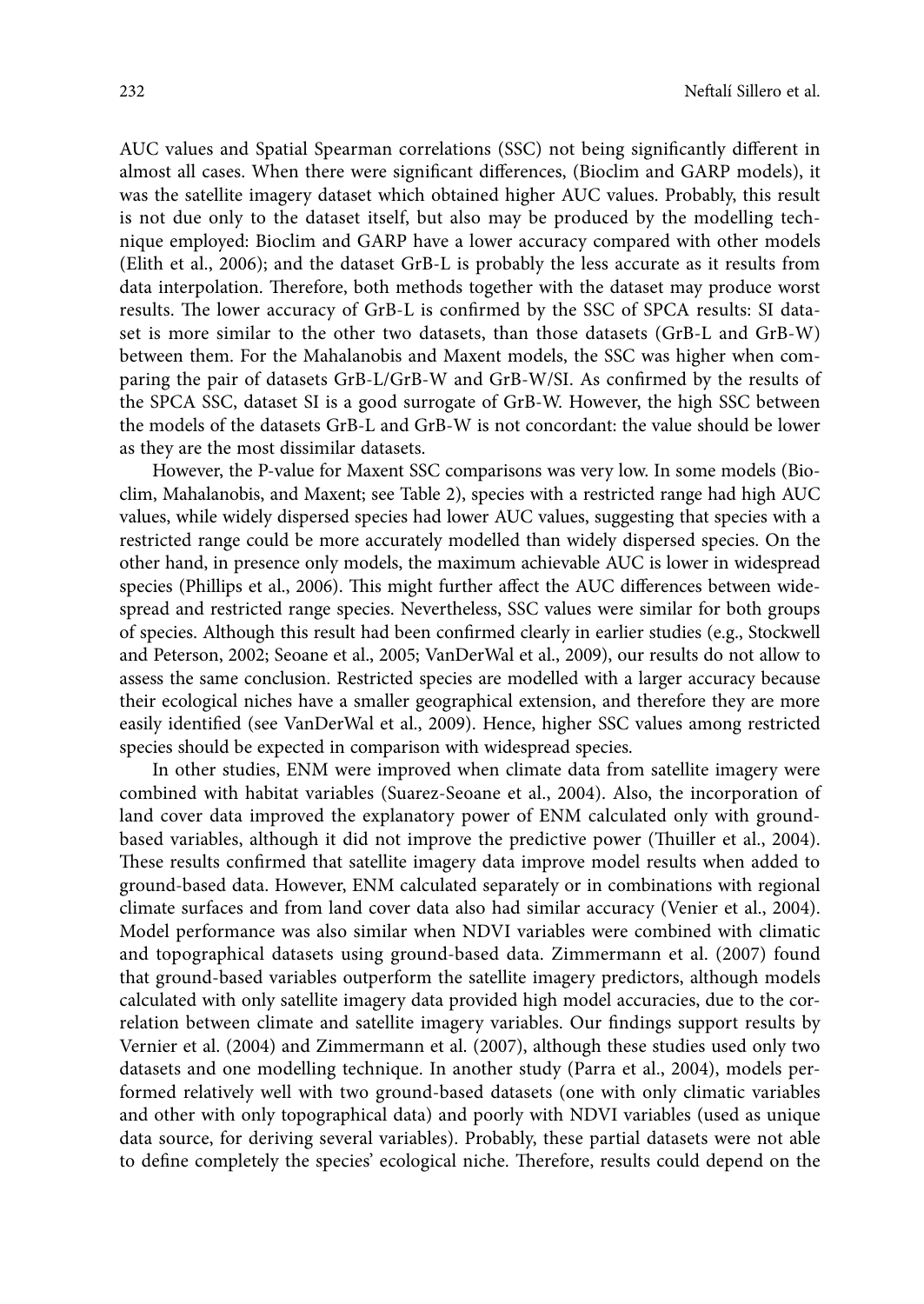technique or dataset implemented. In fact, Bioclim was considered as the main factor for general low model performance (Parra et al., 2004). As here, the aim of Parra et al. (2004) was not to test among modelling methods but to test among environmental datasets.

Our results showed that satellite imagery data can produce ENM of acceptable accuracy, independently of the modelling technique or the dataset used. This is very important when the study area is in a remote region, or when spatial resolution of the groundbased layers is coarse, as satellite imagery may be the only feasible source of data (Martínez Vega, 1996; Sillero and Tarroso, 2010). In fact, remote sensing data have been applied for many years in epidemiological studies (Hay et al., 1996), particularly in tropical areas, where it is very difficult to measure environmental variables that require continuous monitoring (Rogers et al., 2002). For example, accurate data on altitude (lower than 1 km2 ) is produced currently by radar images (e.g., SRTM and ASTER GDEM; see Sillero and Tarroso, 2010). Moreover, for some countries (e.g., Mauritania) digital topographical maps are not available. A source for altitude data is radar images. Climatic data come from interpolation of weather stations, but in areas without such stations like the Sahara desert, the interpolated results can be very inaccurate (see Hijmans et al., 2005). Using again the example of Mauritania, all vegetation maps have been produced by satellite imagery data. However, works by Parra et al. (2004), Vernier et al. (2004) and Zimmermann et al. (2007) did not compare the satellite imagery models with models calculated exclusively with ground-based data, to measure which type of variables produced more accurate ENM. According to the present study, biogeographical analysis of species distribution in remote areas can be accurately calculated using variables from satellite imagery only. Small differences may be found when modelling other species, namely in groups with low environmental dependency (e.g., birds, mammals). Everything will depend on the capacity of remote sensing data in explaining the habitat species' requirements.

As satellite imagery (e.g., NDVI) observe the actual spatial variation (Han et al., 2004), satellite imagery can describe the environment more accurately than ground-based data sources. Satellite imagery is produced with higher spatial and spectral resolutions than conventional field methods used to produce ground-based data (Kerr and Ostrovsky, 2003; Turner et al., 2003). This supposes a larger diversity of values in the variables obtained from the satellite imagery than those derived from the ground-based data. This is proved by the low proportion of explained variance presented by the first component of the PCA analysis of the SI dataset. Whereas a climatic map obtained by interpolation shows only few values inside a particular area, satellite imagery may capture subtle differences in either the soil or the vegetation characteristics. For instance, an artificial grass field is not distinguished from a natural one by conventional aerial photography, but the infra-red image is able to detect the chlorophylical activity of the natural grass field (Chuvieco, 2000). When using satellite imagery, two adjacent grass fields, one artificial and the other natural, therefore would be identified as two different structures. In an ENM, the habitat suitability index of the two fields probably would be the same if satellite imagery was not used. This is also applicable to adjacent micro-habitats. Furthermore, climate variables alone cannot distinguish possible reflectance differences between early and late plant species. Therefore, in some situations, areas with different habitat suitability indexes can be detected more accurately with satellite imagery, resulting in more accurate ENM (Suarez-Seoane et al., 2004). An example of this could be an ENM of deciduous broad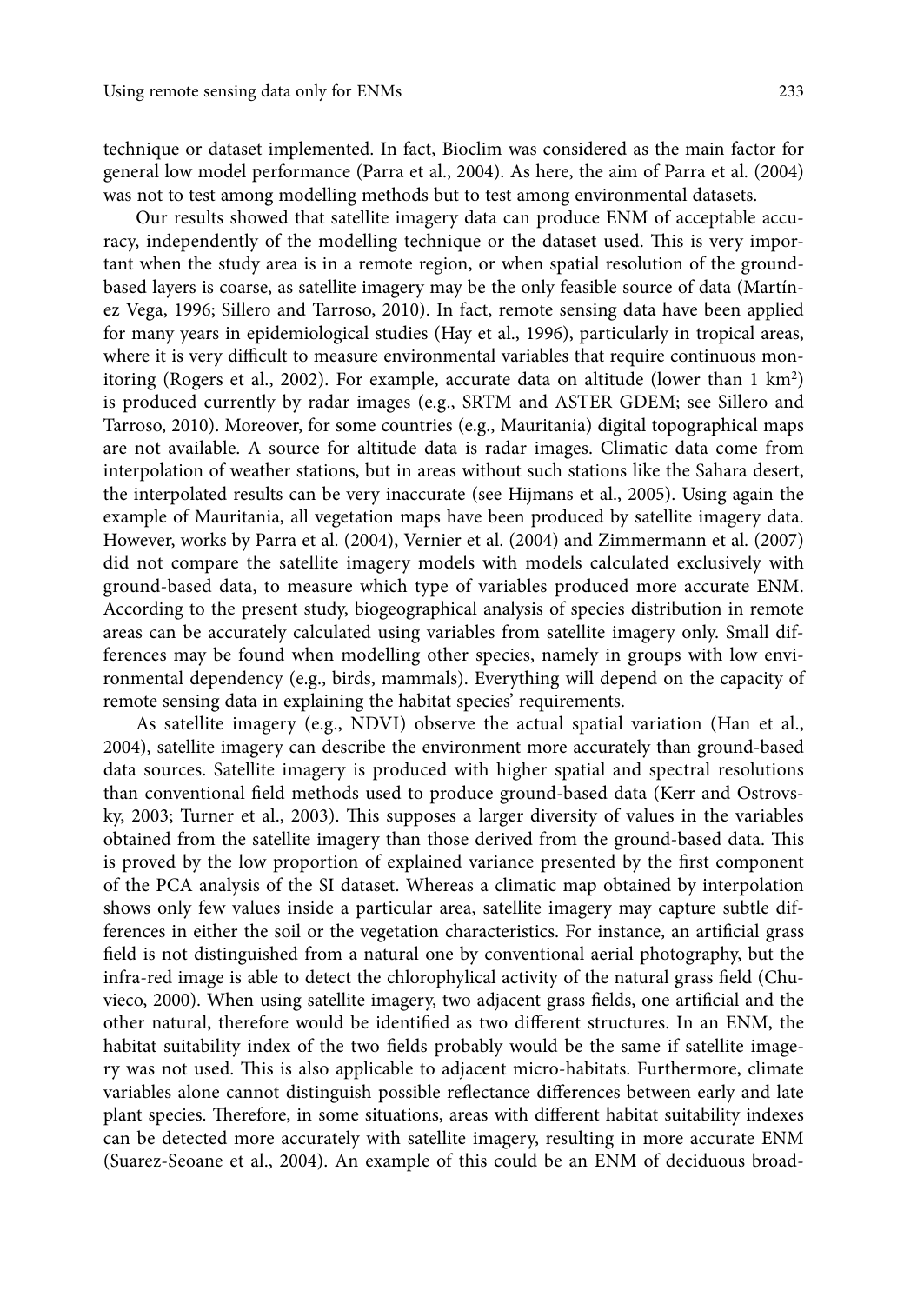leaved trees, as multi-temporal imagery can distinct phenology compared to evergreen needle-leaf trees (Zimmermann et al., 2007).

Satellite imagery has also disadvantages or short comings. The temporal record of satellite imagery is recent and short (Chuvieco, 2000). Thus, our capacity to perform historical studies with satellite imagery is lower than with interpolated-climate data (Hijmans et al., 2005). Moreover, one of the most important programmes of acquiring satellite imagery (Landsat) is not completely functional any more (both Landsat 5 and 7 are not working properly). Other disadvantage of satellite imagery is the relatively low number of environmental variables that sensors can provide (Sillero and Tarroso, 2010). Manual photo-interpretation can obtain more exact products than automatic image classification algorithms (although there are examples proving the opposite, such as the first edition of CORINE project for Spain; pers. obs.).

Despite these disadvantages, an important advantage of satellite imagery data over ground-based data is its capacity to produce temporal series of information from the same area (Hay et al., 1998; França and Setzer, 1998; Azzali and Menenti, 2000; Lucas et al., 2000a; Lucas et al., 2000b; Sobrino, 2000; Green and Hay, 2002). Therefore, it is possible to study the same ecological processes over time, such as habitat monitoring (Kobayashi and Dye, 2005), land cover mapping (Stow et al., 2006) and climate change detection (Roerink et al., 2003). Future work should include more complete temporal series of climatological data, land cover and vegetation productivity.

## Acknowledgements

We would like to Prof. J. Martins for checking the English. NS has a post-doctoral grant (SFRH/BPD/26666/2006) from Fundação para a Ciência e Tecnologia (FCT, Portugal) and JCB has a contract (Programme Ciência 2007) from FCT.

## SUPPLEMENTARY MATERIAL

Supplementary material associated with this article can be found at: < http://www.unipv.it/ webshi/appendix > Manuscript number 9891: Appendix 1.

## **REFERENCES**

- Araujo, M.B., Thuiller, W., Pearson, R.G. (2006): Climate warming and the decline of amphibians and reptiles in Europe. J. Biogeogr. **33**: 1712-1728.
- Azzali, S., Menenti, M. (2000): Mapping vegetation-soil-climate complexes in southern Africa using temporal Fourier analysis of NOAA-AVHRR NDVI data. Int. J. Remote Sensing **21**: 973-996.
- Bombi, P., Luiselli, L., Capula, M., Salvi, D. (2009): Predicting elusiveness: potential distribution model of the Southern smooth snake, *Coronella girondica*, in Italy. Acta Herpetol. **4:** 7-13.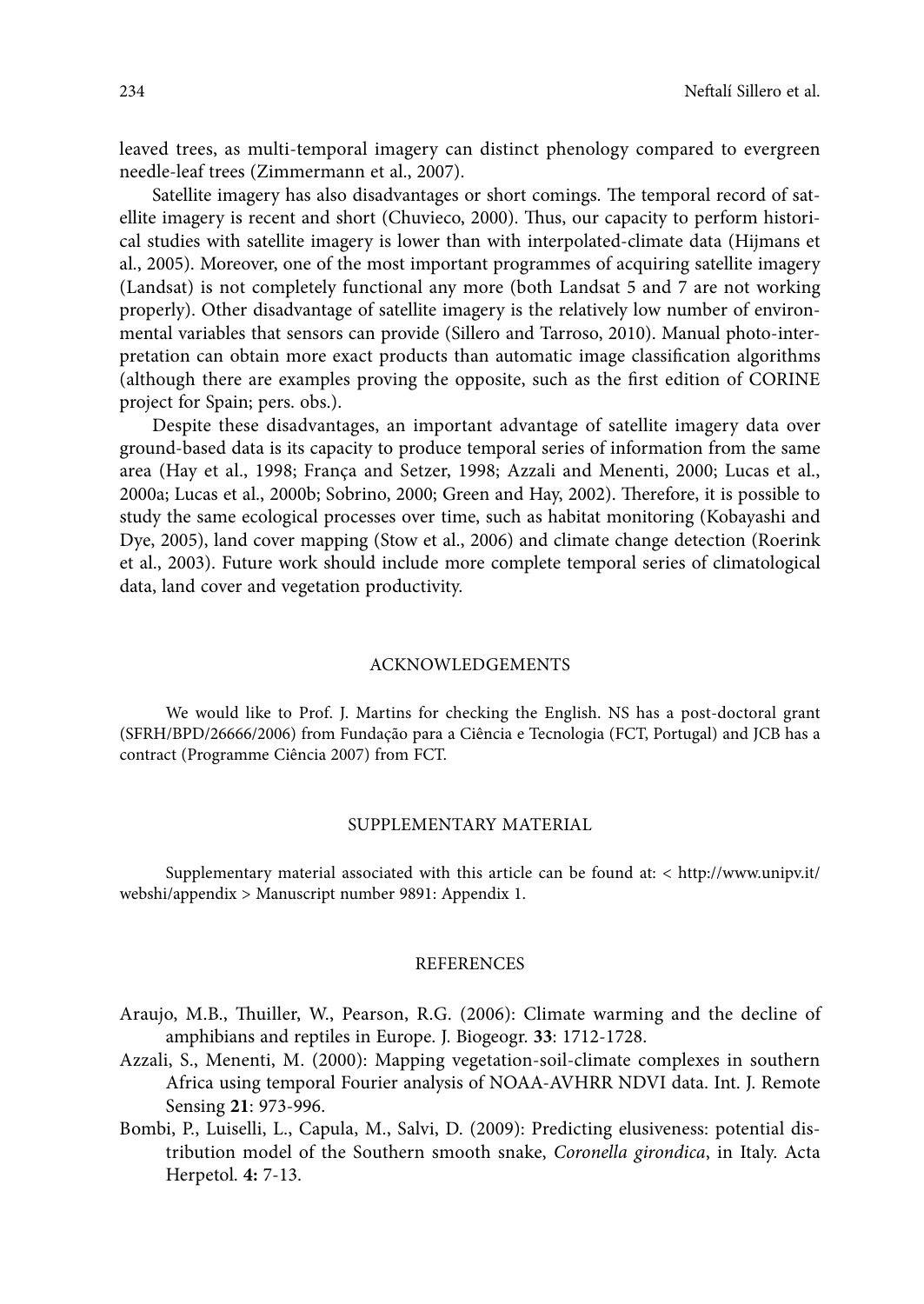- Brito, J.C., Acosta, A.L., Álvares, F., Cuzin, F. (2009): Biogeography and conservation of taxa from remote regions: An application of ecological-niche based models and GIS to North-African canids. Biol. Conserv. **142**: 3020-3029.
- Chuvieco, E. (2000): Fundamentos de Teledetección Espacial, 3ª ed. revisada. Ed. Rialp, Madrid.
- Doko, T, Fukui, H., Kooiman, A., Toxopeus, A.G., Ichinose, T., Chen, W., Skidmore, A.K. (2011): Identifying habitat patches and potential ecological corridors for remnant Asiatic black bear (*Ursus thibetanus japonicus*) populations in Japan. Ecol. Model. **222**: 748-761.
- Elith, J., Graham, C., Anderson, R., Dudik, M., Ferrier, S., Guisan, A., Hijmans, R., Huettmann, F., Leathwick, J., Lehmann, A., Li, J., Lohmann, L., Loiselle, B., Manion, G., Moritz, C., Nakamura, M., Nakazawa, Y., Overton, J., Peterson, A.T., Phillips, S.J., Richardson, K., Scachetti-Pereira, R., Schapire, R., Soberón, J., Williams, S., Wisz, M., Zimmermann, N.E. (2006): Novel methods improve prediction of species' distributions from occurrence data. Ecography **29**: 129-151.
- França, H., Setzer, A.W. (1998): AVHRR temporal analysis of a savanna site in Brazil. Int. J. Remote Sens. **19**: 3127-3140.
- Gao, J. (1999): A comparative study on spatial and spectral resolutions of satellite data in mapping mangrove forest. Int. J. Remote Sens. **20**: 2823-2833.
- Garcia, A. (2006): Using ecological niche modelling to identify diversity hotspots for the herpetofauna of Pacific lowlands and adjacent interior valleys of Mexico. Biol. Conserv. **130**: 25-46.
- Green, R.M., Hay, S.I. (2002): The potential of Pathfinder AVHRR data for providing surrogate climatic variables across Africa and Europe for epidemiological applications. Remote Sens. Environ. **79**: 166-175.
- Han, K.S., Champeaux, J.L., Roujean, J.L. (2004): A land cover classification product over France at 1 km resolution using SPOT4/VEGETATION data. Remote Sens. Environ. **92**: 52-66.
- Hay, S.I., Snow, RW., Rogers, D.J. (1998): Predicting malaria seasons in Kenya using multitemporal meteorological satellite sensor data. Trans. R. Soc. Trop. Med. Hyg. **92**: 12-20.
- Hay, S.I., Tucker, C., Rogers, D.J., Packer, M. (1996): Remotely sensed surrogates of meteorological data for the study of the distribution and abundance of arthropod vector of disease. Ann. Trop. Med. Parasitol. **90**: 1-19.
- Hijmans, R.J., Cameron, E., Parra, J.L., Jones, P.G., Jarvis, A. (2005): Very high resolution interpolated climate surfaces for global land areas. Int. J. Climatol. **25**: 1965-1978.
- Kerle, N. Janssen, L.L.F., Huurneman, G.C. (Eds) (2004): Principles of remote sensing : an introductory textbook. ITC, Enschede.
- Kerr, J.T., Ostrovsky, M. (2003): From space to species: ecological applications for remote sensing. Trends Ecol. Evol. **18**: 299-305.
- Kobayashi, H., Dye, D.G. (2005): Atmospheric conditions for monitoring the long-term vegetation dynamics in the Amazon using normalized difference vegetation index. Remote Sens. Environ. **97**: 519-525.
- Lavers, C.P., Haynes-Young, R.H., Avery, M.I. (1996): The habitat associations of dunlin (*Calidris alpina*) in the Flow Country of nourthern Scotland and an improved model for predicting habitat quality. J. Appl. Ecol. **33**: 279-290.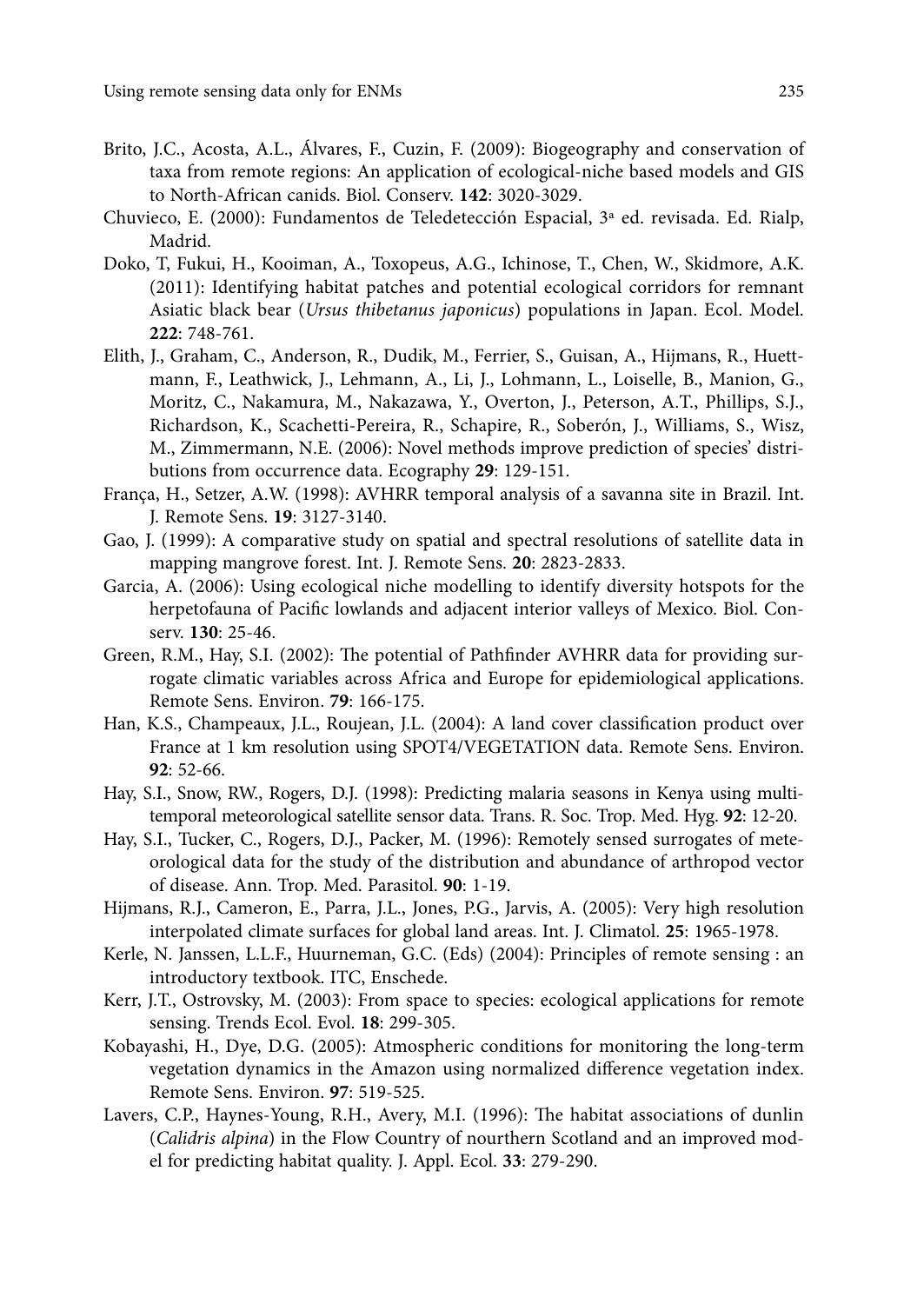- León Llamazares, A. (1991): Caracterización agrícola de la provincia de Salamanca, 2ª Ed. Ministerio de Agricultura, Pesca y Alimentación, Madrid.
- Liu, C., Berry, P.M., Dawson, T.P., Pearson, R.G. (2005): Selecting thresholds of occurrence in the prediction of species distributions. Ecography **28**: 385-393.
- Lucas, R.M., Honzák, M., Curran, P.J., Foody, G.M., Milnes, R., Brown, T., Amaral, S. (2000): Mapping the regional extent of tropical forest regeneration stages in the Brazilian Legal Amazon using NOAA AVHRR data. Int. J. Remote Sens. **21**: 2855- 2881.
- Lucas, R.M., Honzák, M., Curran, P.J., Foody, G.M., Nguele, D.T. (2000): Characterizing tropical forest regeneration in Cameroon using NOAA AVHRR data. Int. J. Remote Sens. **21**: 2831-2854.
- Marmion, M., Luoto, M., Heikkinen, R.K., Thuiller, W. (2009): The performance of stateof-the-art modelling techniques depends on geographical distribution of species. Ecol. Model. **220**: 3512-3520.
- Martínez Vega, J.J. (1996): Una revisión sobre las imágenes espaciales como fuentes cartográficas. Revista de Teledetección **6**: 1-13.
- Muldavin, E.H., Neville, P., Harper, G. (2001): Indices of Grassland Biodiversity in the Chihuahuan Desert Ecoregion Derived from Remote Sensing. Conserv. Biol. **15**: 844-855.
- Myers, N., Mittermeier, R.A., Mittermeier, C.G., da Fonseca, G.A.B., Kent, J. (2000): Biodiversity hotspots for conservation priorities. Nature **403**: 853-858.
- Nix, H.A. (1986): A biogeographic analysis of Australian Elapid Snakes. In: Atlas of Elapid Snakes of Australia, Australian Flora and Fauna Series Number 7, pp. 4-15. R. Longmore Ed, Australian Government Publishing Service, Canberra.
- Parra, J.L., Graham, C.C., Freile, J.F. (2004): Evaluating alternative data sets for ecological niche models of birds in the Andes. Ecography **27**: 350-360.
- Phillips, S.J., Anderson, R.P., Schapire, R.E. (2006): Maximum entropy modeling of species geographic distributions. Ecol. Model. **190**: 231-259.
- Phillips, S.J., Dudík, M., Schapire, R.E. (2004): A maximum entropy approach to species distribution modeling. Proc. 21 Int. Conf. Machine Learning: 655-662.
- Pleguezuelos, J.M., Márquez, R., Lizana, M. (2002): Atlas de distribución y Libro Rojo de los Anfibios y Reptiles de España. Dirección General de Conservación de la Naturaleza-Asociación Herpetológica Española, 2ª impresión, Madrid.
- Rabus, B., Eineder, M., Roth, A., Bamler, R. (2003): The Shuttle Radar Topography Mission-a new class of digital elevation models acquired by spaceborne radar. ISPRS J. Photogramm. Remote Sens. **57**: 241-262.
- Roerink, G.J., Menenti, M., Soepboer, W., Su, Z. (2003): Assessment of climate impact on vegetation dynamics by using remote sensing. Phys. Chem. Earth, Parts A/B/C **28**: 103-109.
- Rogers, D.J., Randolph, S.E., Snow, R.W., Hay, S.I. (2002): Satellite imagery in the study and forecast of malaria. Nature **415**: 710-715.
- Sader, S.A., Powell, G.V.N., Rappole, J.H. (1991): Migratory bird habitat monitoring through Remote Sensing. Int. J. Remote Sens. **12**: 363-372.
- Seoane, J., Bustamante, J., Diaz-Delgado, R. (2004): Are existing vegetation maps adequate to predict bird distributions? Ecol. Model. **175**: 137-149.